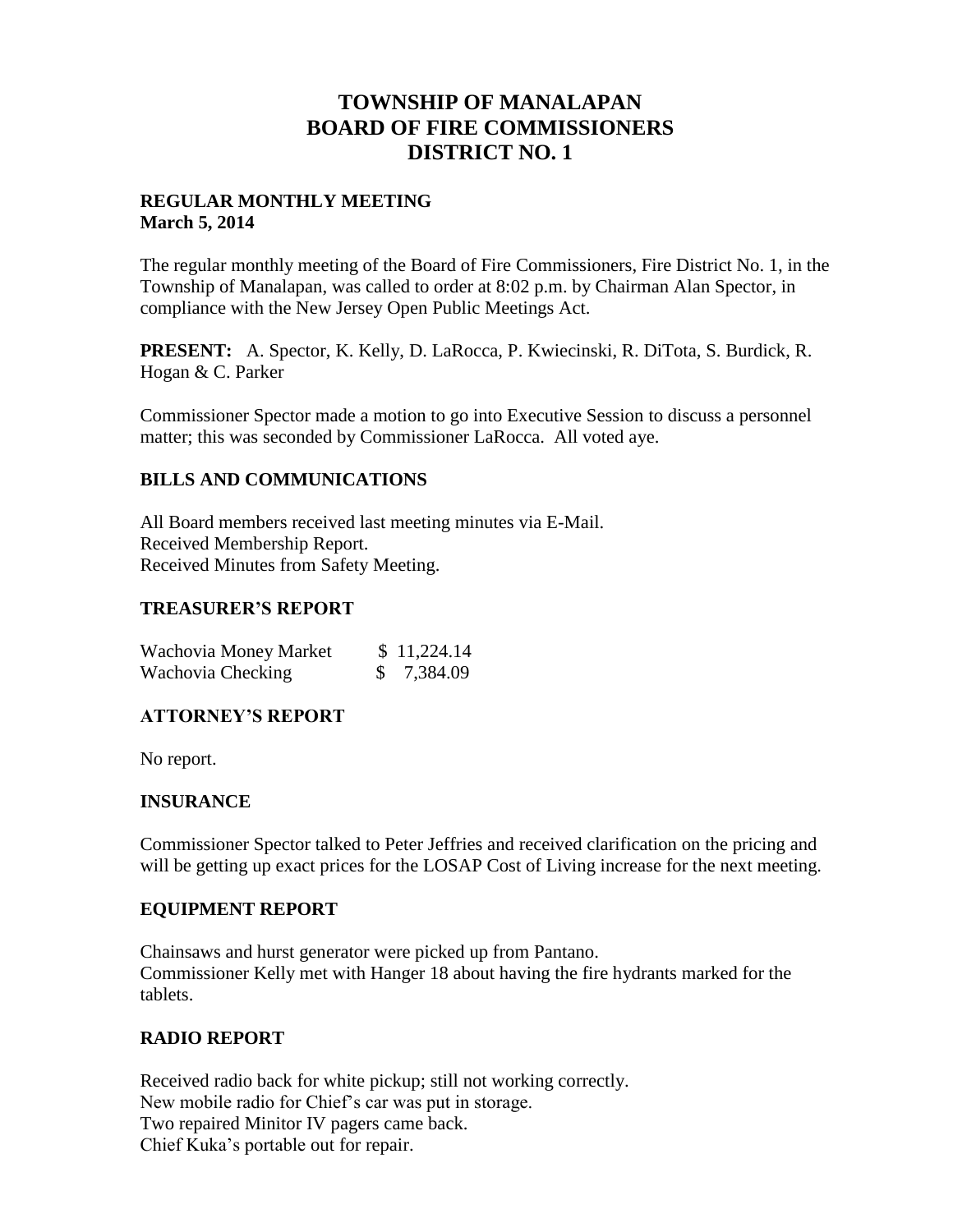# **CHIEF'S REPORT**

See attached report. There were 63 calls for the month.

## **TRUCK REPORT**

26-1-90 – Override valve in the back was changed. Truck has a bad injector that is causing it to smoke; these injectors are hard to find. 26-1-73 – Has a Code 53 which means computer is bad.

# **ASSOCIATION REPORT**

Rich Hogan stated that money has been authorized to redo the radio shack at the Satellite.

### **TRUSTEES' REPORT**

No report.

## **OLD BUSINESS**

See attached.

### **NEW BUSINESS**

Commissioner Kelly made a motion to pay all vouchers; this was seconded by Commissioner LaRocca. All voted aye.

A discussion was held with Tom Muh (IT) regarding resetting passwords and permissions for computers and servers.

Meeting opened to the public at 9:54 P.M.

A motion was made by Commissioner Spector to adjourn; it was seconded by Commissioner Kelly and all voted aye.

Meeting adjourned at 9:55 P.M.

 Respectfully submitted, Kenneth Kelly, Clerk